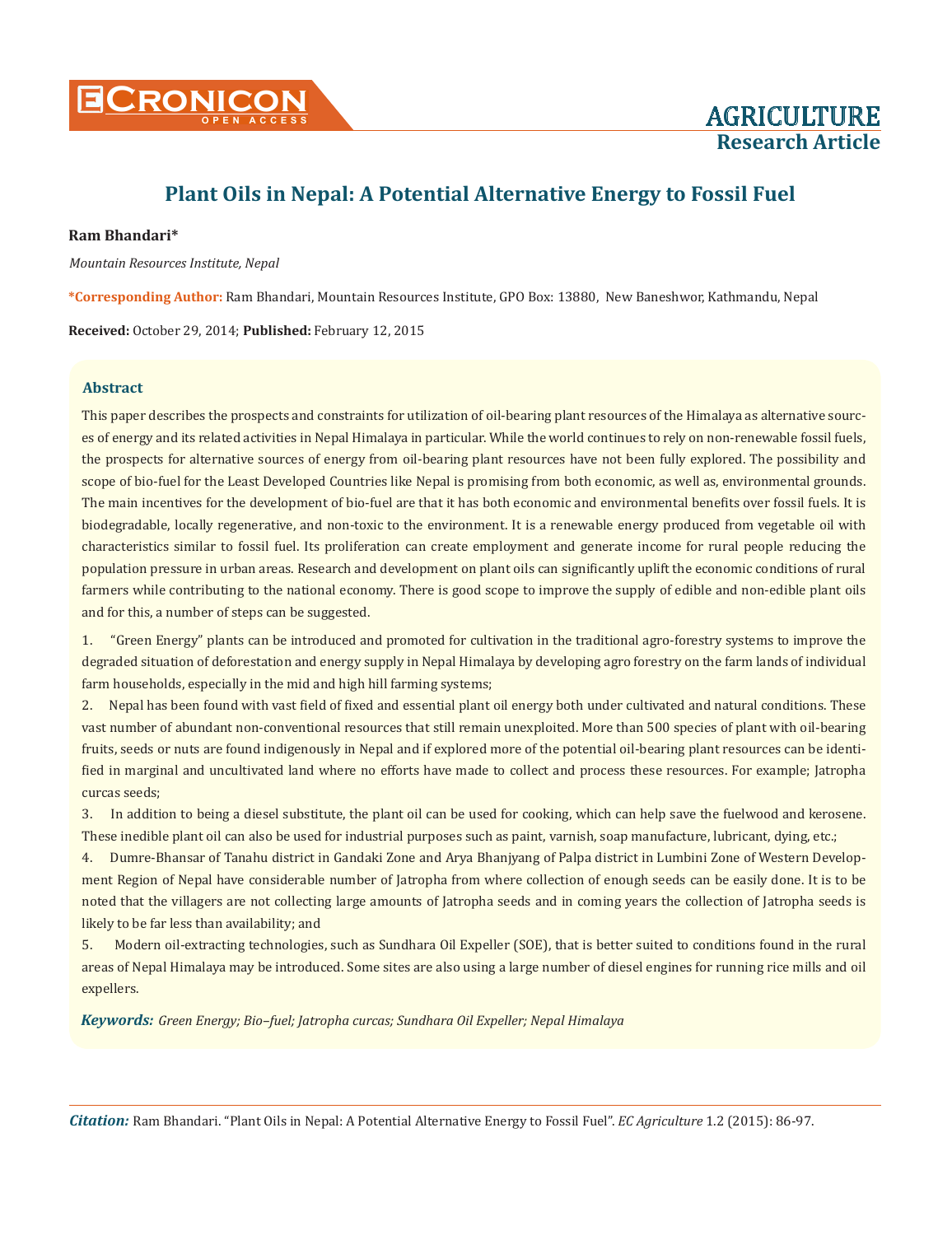#### **Introduction**

#### **Green energy**

Today, access to sustainable energy is a key factor in sustainable poverty-oriented development activities and its programme. In future, availability of and access to energy will be influenced by:

- 1. Energy consumption is increasing primarily in the developed countries. It is estimated that energy use will double in developing countries in the next 20 years; and
- 2. The use of substitutes for fossil fuels is increasing, accelerated by rising oil prices.

The increase in the global market price of fossil fuels is a burden not only on individual household budgets, it is above all a burden on the budgets of many developing countries, amounting to as much as 10-30% of their gross domestic product. The economic and social impacts harbour a potential conflict that should not be underestimated. Moreover, higher prices of fossil fuel diminish the financial options for promoting future oriented energy programmes in rural areas. Renewable energy, particularly bio-fuels, is becoming increasingly important. Experts predict that today's petroleum based society will be transformed into a bio-energy-based society in this century. The environmental and social impacts of Green energy production vary depending on the contexts. Substitution of bio-fuels for fossil fuel will have positive impacts, primarily in relation to reduction of greenhouse gases and possibilities of re-cultivation of degraded areas. Provision of energy services to poor people in rural areas of Nepal is a particularly challenging and multifaceted task.

In connection with this, Nepal being the "International Center of Himalayan Biodiversity" has become homeland over 7,000 vascular plants, with similar variation existing in lower plants. Over 1500 medicinal plants have been identified and over 75 flowering plant species have been traditionally used as agricultural crops, grain legume crops, horticultural crops, industrial crops, etc. Most of their wild species still exist in the soil of Nepal Himalaya. Such vast natural plant resources are known as the "Green Energy" of Nepal Himalaya. The potential use of Green Energy, traditionally as well as scientifically is unlimited. These components of green energy are substitutes and alternative to many presently non-sustainable practices. Such components of "Green Energy" are cost effective, locally regenerative, environmentally friendly and economically sustainable in the Least Developing Countries (LDCs) like Nepal, where there is critical crisis of energy, economy and environment. The main component of "Green Energy" is plant oil energy of a fixed nature from the vast untapped natural resources of oil-bearing seeds and nuts of trees and plants–both edible and/or inedible oil for several purposes. As a cash crop, Green energy also represents a new source of agricultural income. Nepal Himalaya must explore and utilize such important natural resources more effectively so that the resource poor farmers and the poorest of the poor may benefit from such a vast untapped natural resources. How can "Green Energy" in the form of plant oil energy be provided to rural areas in ways that promote sustainable rural development, address poverty, protect the environment and conserve the nature through the research and development of "Green Energy" is the major question at the center of this paper focus.

## **The Himalaya**

Himalayas, also Himalaya (Sanskrit for "abode of snow"), mountain system in Asia, forming a broad continuous arc for nearly 2600 km along the northern fringes of the Indian subcontinent, from the bend of Brahmaputra River in the east to the Indus River in the northwest. The Himalayas range, averaging 320 to 400 km in width, rises sharply from the Gangetic Plain to the Tibetan Plateau in the north. The Himalayan region is the largest, highest, and most populous mountain chain in the world. More than 40 million people inhabit the Himalayas. Generally, Hindus of Indian heritage are dominant in the Sub-Himalayas and the Middle Himalayan valleys from eastern Kashmir to Nepal. To the north, Tibetan Buddhists inhabit the Great Himalayas from northeast India to Ladakh. Himalayan region is one of the world's richest ecosystems in terms of biological diversity. Extreme variations in altitude, aspect, geology and soils over the short distances have resulted to form a region with a wealth of natural ecosystems. The Himalayas are home to hundreds of endemic plant species and some of the world's rare wildlife species. These rich biological resources traditionally have served as the foundation for the economic and cultural life of the mountain people. Such biodiversity creates a stable environment, which has been sustained since long back. Conservation of bio-diversity is one of the important global responsibilities of mankind to ensure its safe future. Biodiversity has, consequently, become a growing concern of central significance to all sectors of society. As a result, in the instruments adopted at the

*Citation:* Ram Bhandari. "Plant Oils in Nepal: A Potential Alternative Energy to Fossil Fuel". *EC Agriculture* 1.2 (2015): 86-97.

87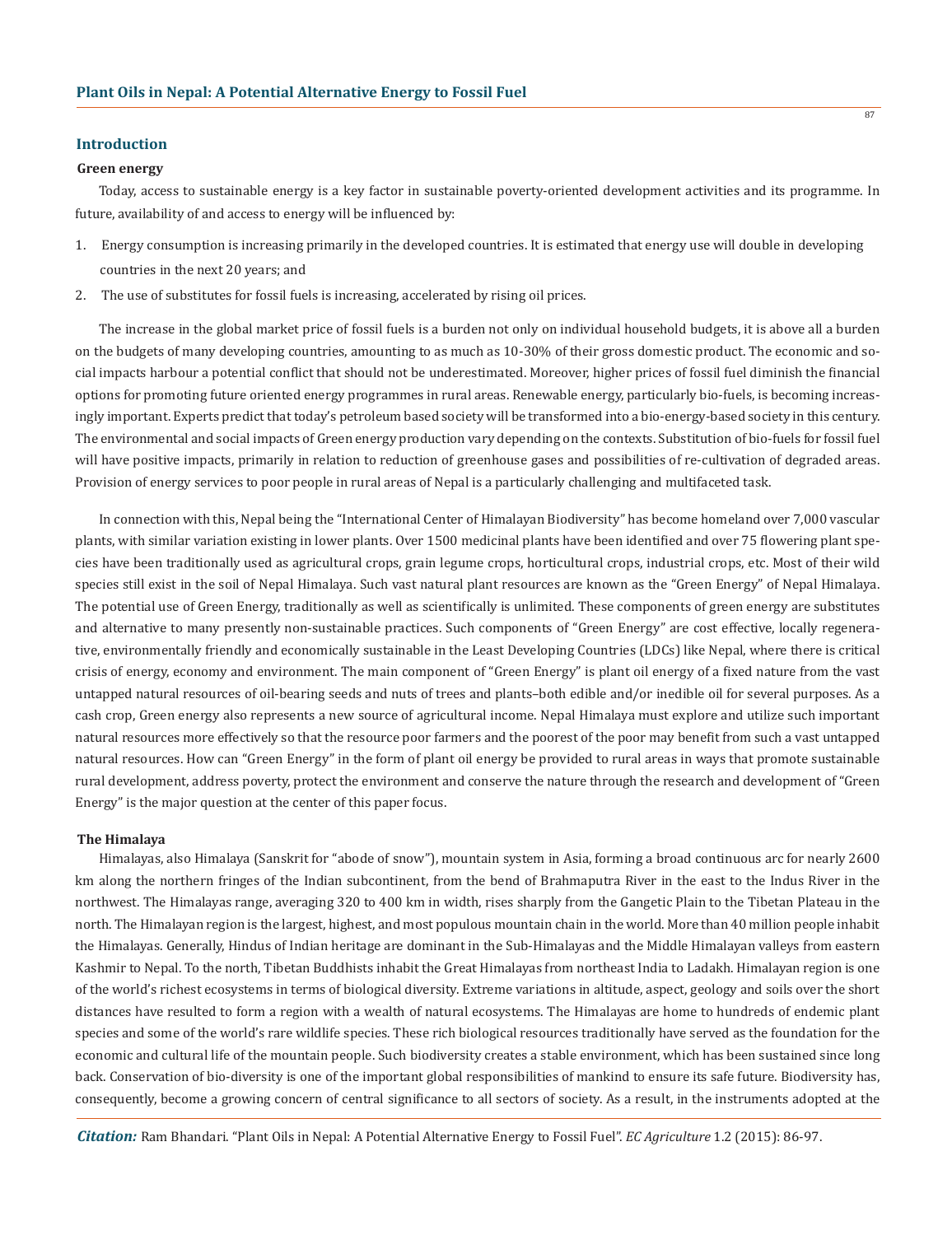United Nations Conference on Environment and Development (UNCED 1992), Chapter 13 of Agenda 21, mountains are defined as: "important sources of biological diversity" and "storehouses of biological diversity and endangered species". The great wealth of biological diversity is due to the wide variety of environments existing in the mountains, particularly in the Himalayas.

## **Nepal Himalaya: The International center of Himalayan biodiversity [1]**

Nepal Himalaya, is situated in the Central Himalaya between the arid Tibetan plateau of China in the north and India in the east, south and west, is a small mountainous country with an area 147,181 km<sup>2</sup> lying in between 26°22' to 30°27'N and 80°4' to 88°12'E. The average length of the country is 885 km with a mean of 193 km north–south. About 86% of total land area is covered by hills and high mountains and remaining 14% by flat lands of the Terai (< 300 m in elevation). The altitude varies from 60 m above the sea level in the Terai to 8,848 m. the Mount Everest (Sagarmatha), which is the highest peak in the world. In the bio-geoclimatic map of the world, Nepal lies within both the Palaearctic and the Indo-Himalayan Realms at the crossroads of south-east Asian, north-east Asian (Chinese) and Mediterranean tracts. Nepal's northern parts, consisting of mixed high mountains and highland ecosystems with complex zonations, lie within the Palaearctic Realm, the tropical, deciduous and monsoon forests and croplands of the southern Terai plains fall within the Indo-Himalayan Realm. The Palaearctic component is more interesting by dint of its complex zonations showing a high level of biological diversity. Prater (1928) divided the Country of Nepal into three zoo-geographical zones-Indian, Himalayan and Palaearctic. The Palaearctic zone, of Nepal is further subdivided three sub-zones, namely the Mediterranean, West Chinese and Indo-Chinese sub-regions. Around 80% of the annual rainfall occurs during the monsoon between June and September, the remainder falling in the winter months between October and April.

At the ecosystem level, Nepal presents great diversity in its land and water ecosystems. It ranges from dense tropical monsoon forests of the Terai in the South, with rich paddy fields and warm waters to deciduous broadleaved forests of the sub-tropical and temperate middle regions to the sub-alpine and alpine pastures and snow covered Himalayan peaks with many cold streams, glaciers and lakes in the north. Phytologists have divided Nepal into three vegetation zones: Eastern, Central and Western. Nepal is considered the meeting place of eastern and western Himalayan flora and fauna. Nepal's southern part, with the monsoon tropical croplands and forests, is cool during the winter but the rivers do not freeze. In the high mountains and plateaus, with many dry valleys, no trees grow at all; the vegetation is much related to that of other European, Asian and North African mountains. The sparse deserts have many species similar to those found in the Mediterranean and the Middle East countries. The middle valleys, having been isolated by the mountains for a long time, have their own characteristic and endemic species of plants and animals. A total of 118 ecosystems with 75 vegetation types and 35 forest types have been identified in different physiographic zones in these realms. Out of this, 38 types of ecosystems are represented in protected areas network alone (national parks, wildlife reserves and conservation areas). Estimates on the number of plant and animal species vary, but there are over 6,500 species of flowering plants; over 1,500 fungi species; and over 350 species of lichen. About 370 species of flowering plants are considered endemic to Nepal and about 1500 species are known to possess medicinal properties. There are over 200 species of aromatic plants (sources of essential plant oil), and at least 500 species of plant oil in Nepal. Similar variation exists in fungi including edible and non-edible mushrooms. Variation in animal science is not less. Nepal has at least 16 local races (ethnic groups) of about 25 million human population some of whom are still in semi wild stage. One of the main reasons for existing such wide biodiversity within such tiny country is because of its extreme variation in its physiotopography. Subtropical, temperate, alpine, tundra and arctic vegetation types exist in relatively close proximity. Thus, Nepal can be called as the "International Center of Himalayan Biodiversity".

## **Plant oils in Nepal Nimalaya**

About 30 plant species have been utilized commercially for oil extraction in the world and half of these species provide more than 75% of the total world's vegetable oil supply (Singh & Singh 1991 and Jayaswal 1995). The Asia and Pacific regions consists of 30 countries. This region accounts for 56.1% of the world's population, 72.7% of the world's farming households and 31.4% of the world's agricultural land. Oilseed accounts for 13% of the total cropped area and are considered second most important commodity after cereals (RAPA, FAO, 1993 and Jayaswal 1995) [2-4].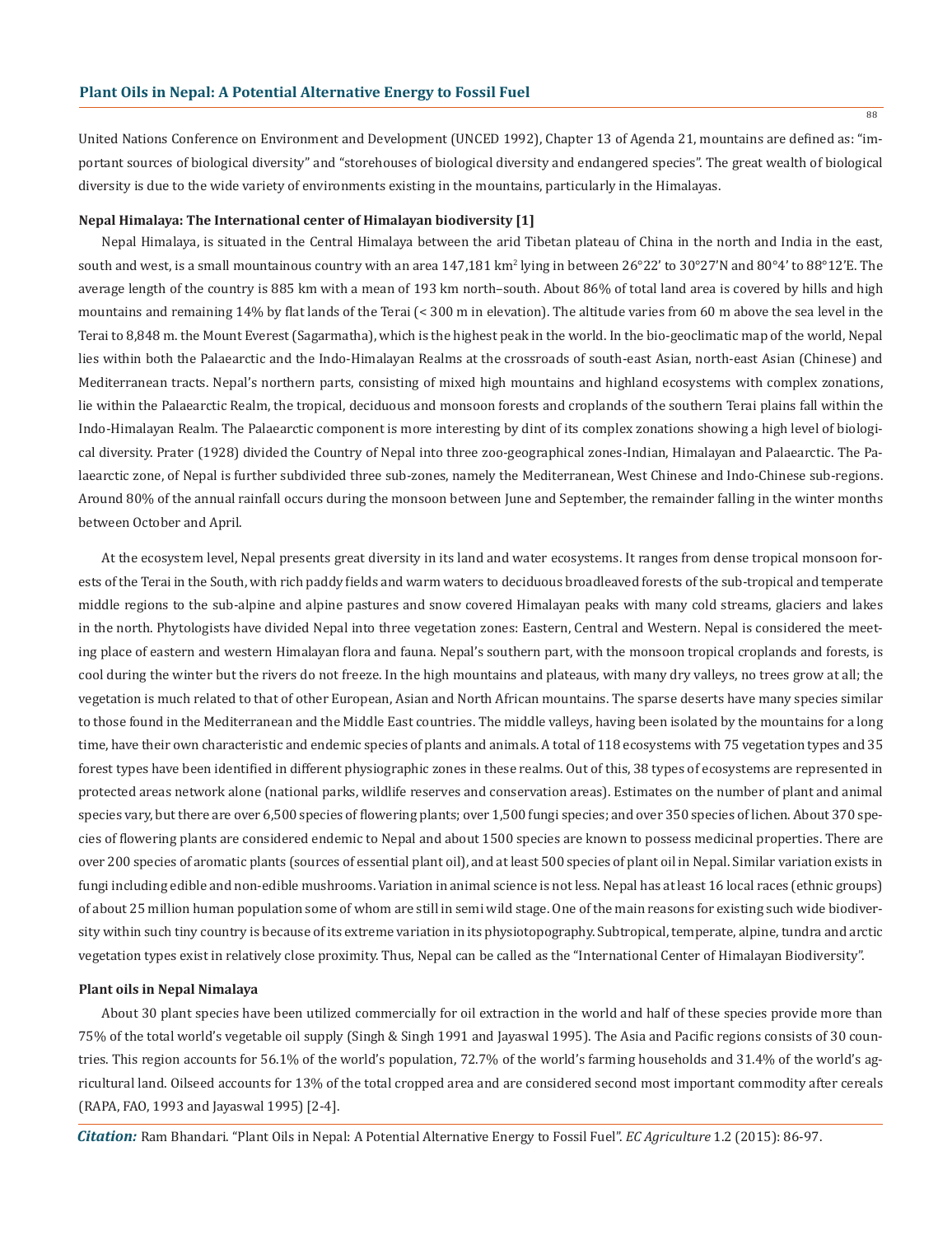Nepal's conventional oil crop is rapeseed-mustard which is grown in 1,65,560 ha. of land with total production of 98130 mt. On an average, 38% oil recovery is obtained although this rate is low due to inefficient oil mills in rural areas and losses during milling. With the above rate 37289 mt. Of rapeseed oil is produced annually within the country. Besides traditional crop of rapeseed, very little area coverage has been on niger, sesame and groundnut, etc. In hilly areas some portion of their daily oil requirements is met by niger oil (*Guizotia abbysinica*) and bassia fat (*Madhuca butyracea*). So altogether the domestic supply will not be more than 2.0 kg/capita/year. To substitute the requirement of oils and fats, Nepal imported various kinds of edible oil from different countries. Major imports are soybean oil, rapeseed oil, palm oil, and corn oil. Soybean, rapeseed and corn have been the traditional crops of Nepal and there is every possibility to increase the present production and productivity to decrease the oil imports. Hence, research and development is needed for varieties of edible plant oils like maize and soybean with higher oil content.

Until 1969/70, Nepal was vegetable oil exporting country, but from 1978 the surplus became non-existent. The country became importer in the interim though the imports remained small and fluctuating. However, by 1090/91 the country paid about NRs. 199 million towards import of both edible and inedible vegetable oil. Regarding fossil fuel as well the import bill was about NRs. 411 million in 1992/93. Import of both the items is rising. Under these circumstances, the country has to look for ways of reducing consumption but by encouraging import substitution[5,6].

With the idea of import substitution for imported mineral fuel 5 plant species were identified as potential candidates for further study [7]. These plants were Prinsepia utilis for high hills and mid-hills, *Jatropha curcas* for inner valley and lower hills, *Ricinus communis* and *Xanthium stromarium* both for the Terai and mid-hills. Though *Canabis sativa* turned out to be one of the cheapest source of plant oil, the plant leaves are used for making illegal narcotic products and implicitly deciding on encouraging it is beyond the scope of this study. Among these 5 species, some work was carried out on *Jatropha curcas* to study it further as a substitute for diesel. Such a direction was taken simply because similar work carried out elsewhere indicated its potentialities.

Relative abundance of the species in most parts of the country, non-competing existence with food crops, ease of oil expulsion and availability of diesel engines suitable for substitution with small modifications were some the important reasons for selecting *Jatropha curcas* for further study. Questions such as how popular is *Jatropha* plantation among farmers, what is its use, whether there is a conflict between *Jatropha* and other crops in labour requirement, share of income received by the households from *Jatropha* are taken. Based on the cost incurred by the project for seed collection, transportation, processing and distribution, substitution diesel by *Jatropha* oil has been assessed and recommendations are made for further research and development of plant oils as an alternative to fossil fuel in Nepal[8].

#### **Objectives**

The main objective of this study is to gather socio-economic data, and listing oil-bearing plant resources on the basis of farmers' experiences and secondary information from the seed collection areas for the utilization of available unused wild plant resources. This is supplemented by general information on the main occupation of the respondents, their average land holding, percentage of farmers growing *Jatropha* and purpose of planting, composition of household energy use as income potentials from *Jatropha* more specifically the objectives of the field study are as follows:

- 1. To examine the prospects and constraints of oil-bearing plant resources including physic nut (*Jatropha curcas*) in Nepalese farming systems.
- 2. To find out the percentage of farmers growing *Jatropha* and purpose of growing.
- 3. To find if there are conflicts between normal agricultural activities and *Jatropha* cultivation.
- 4. To estimate the income from *Jatropha* seed.
- 5. To explore the possibilities of plant oil energy as an alternative to fossil fuel (Diesel) in Nepal Himalaya.
- 6. To assess the Sundhara Plant Oil Expeller in Nepal Himalaya [9].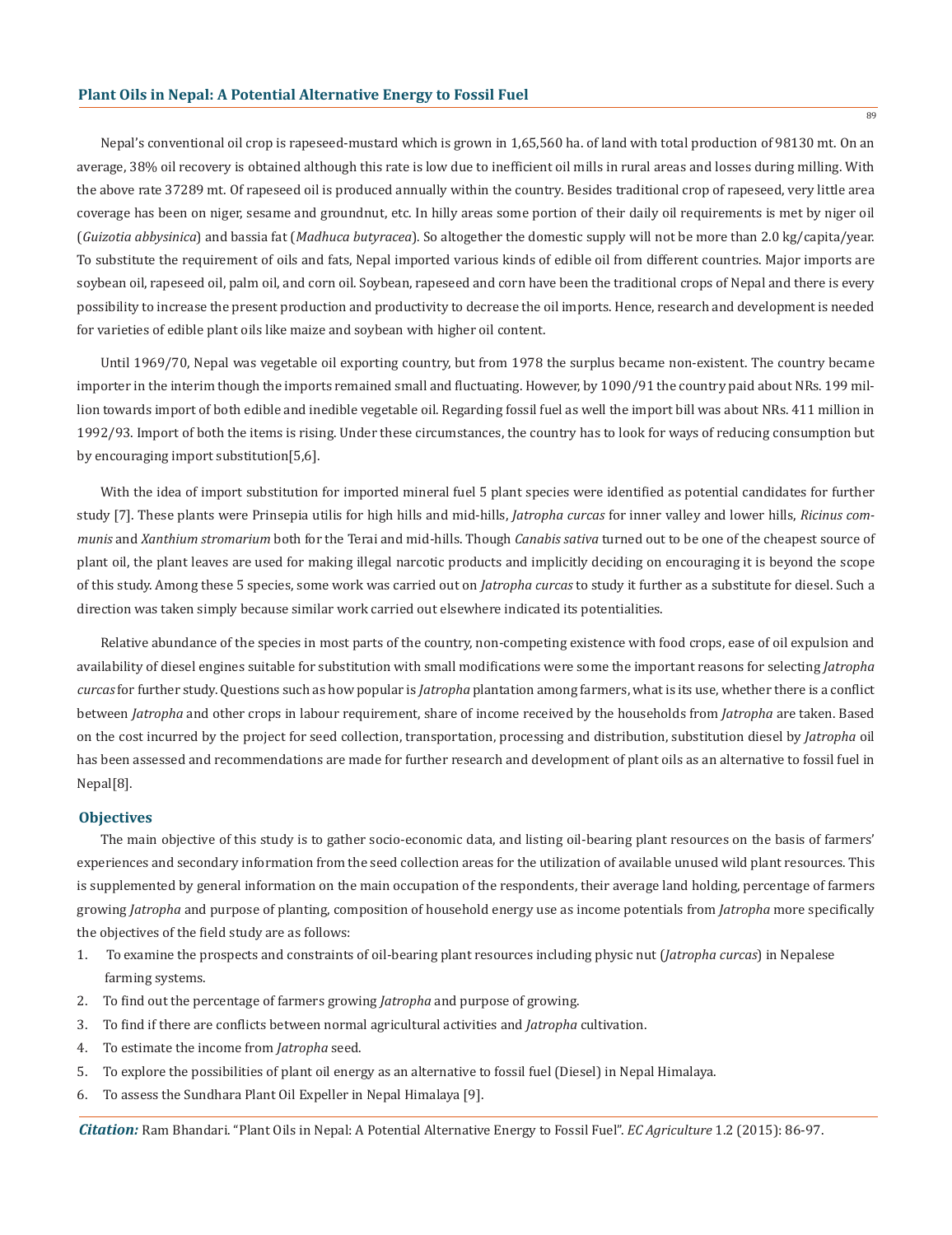7. To make recommendations for further research and development work in plant oil energy also called as "Green Energy" in Nepal Himalaya [10].

## **Methodology**

The approach for the fulfilment of the objectives was to identify and review available literatures and visit the field to assess the extent of the availability of the oil-bearing plant resources selected from the seed collection and field-visit areas. Field visit areas were Lamjung, Tanahu, Kaski, Syangja, Palpa, Gulmi, Arghakhanchi, Rupandehi, Kapilbastu districts in the Western Development Region and Chitwan, Makawanpur and Dhading districts in the Central Development Region of Nepal in between 1995 and 1997. However, *Jatropha* seed collection areas were identified in 3 districts namely, Gorkha, Tanahu and Chitwan on the basis of the experience gathered during seed collection. A list of 155 farmers was prepared from these three districts of Nepal on the basis of participatory rural appraisal (PRA). From Gorkha 118 households were listed, Tanahu and Chitwan had respectively 17 and 20 households in the list. A random sample of 35 households was taken which included 27 households from Gorkha, 5 from Chitwan and 3 from Tanahu.

## **Results and Discussion**

#### **Physic nut (***Jatropha curcas***)**

Nepal Himalaya is a homeland of the "*Jatropha curcas*" plant. It is called by different names like: Kadam in the eastern hills of Nepal, Baghandi in the eastern Terai, Saruwa in the Dolakha area, Nimko Tel in the Dolalghat area of Kavre district, Baklendi in Bara, Parsa district, Bati Bal in the Makawanpur district. This plant is adapted to a wide range of climates and soils. It can grow almost on any type of soil whether gravely, sandy, or saline and thrives even on the poorest stony soils and rock crevices. Its water requirement is extremely low and withstands long periods of drought by shedding most of its leaves to reduce transpiration losses. It is a very suitable species for soil conservation areas and stabilization of shifting sand dunes. Potentiality of commercial cultivation of "*Jatropha*" lies in the uncultivated marginal land in the Terai, Inner Terai and warm climate region of up to 1100 m altitude. Although commercial cultivation has yet to be started within Nepal, it is referred from the Himanchal Pradesh of India that 2500 to 5000 plants population is planted in one ha of land, the fruiting takes place within two years of plantation. The seed yield is commercially harvested in the second year, and yield is up to one ton per ha. The yield increases significantly in the following years, and in the  $6<sup>th</sup>$  year and onward the seed yield reaches 12 mt/ha. The maximum seed oil extraction is up to 35% by seed weight when extracted by solvent extraction (with hexane). Mechanical extraction is simpler and more appropriate for rural areas. The specific characters of *Jatropha curcas* are as follows:

- 1. *Jatropha curcas* is a bush that has multiple uses. When planted in gardens it protects useful plants from animals. *Jatropha* plants are used as live fence by the farmers which implies that they are on or around the cultivated land therefore, easy to obtain. Such a non-conventional use can encourage farmers to establish *Jatropha* fences resulting in better protection of cultivated crops. It does not involve serious conflict with forest species.
- 2. Oil expulsion technology is very simple. The seeds do not require any pre-milling preparation and pressing by rural oil press alone gives 24% oil yield. Machine pressing can yield more than 24% oil.
- 3. The plant can be easily propagated by cuttings and this plant thrives well on barren land where other plants cannot do well.
- 4. It helps control soil erosion, which helps protect the environment.
- 5. After the oil expulsion the cake can be used as fertilizer, which helps the farmers obtain better crop yields. It can also be fed to animals after heating for 5 minutes. The leaves can also be used as green manure during preparation of paddy bed and paddy cultivation as bio-pesticide.
- 6. In addition to being a diesel substitute the oil can also be used for cooking which can help save the fuel wood and kerosene.
- 7. The time of picking the seeds does not seriously conflict with the period of peak labour demand. Maturation of the seeds is spread over a long period allowing for part time work.
- 8. Planting can be encouraged on public land by communities of the poor thus helping poverty alleviation.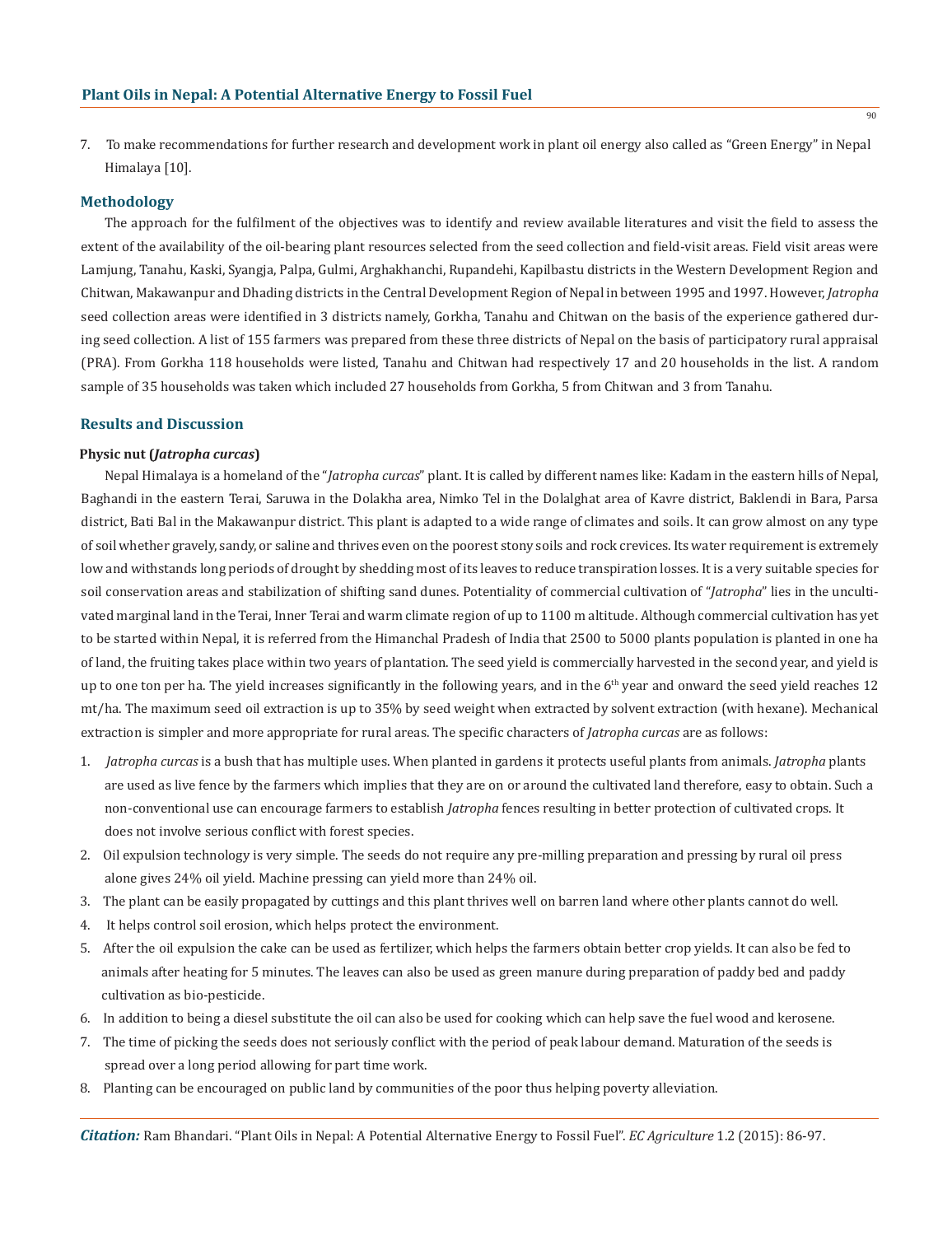- 9. The emission after use contains less unburnt fuel than diesel hence, it is environmentally more acceptable.
- 10. The oil can be used in soap manufacturing and for this matter the plant is sometimes called as black soap. The oil cake can also be used for making plastic and synthetic fibre. Therefore, work on *Jatropha* can serve a base for a few other industries.
- 11. The traditional fishermen use the foliage extract to poison fish in rivers and ponds. However, the after effects are not adequately known. If there are no adverse after effects on the quality of water and of the fish on the consumer's health the foliage extract stands good chances of being used as insecticide on edible crops.

#### **Income from physic nut (***Jatropha curcas***) seed and its oil**

Collection and transportation of *Jatropha* seed cost about NRs. 7.00 per kg (Note: US \$ 1 = NRs. 64.00). However, moisture content of the collected material was high and further drying and separation from foreign material was to be done. This reduced the weight from 1 kg to about 800 gm. About 20% weight loss occurred due to dryness and screening. Given an oil recovery percentage of 24.2%, 4.13 kg of *Jatropha* would be needed for obtaining seed collection from the farmers which would cost NRs. 39.65. In other words, a litre of Jatropha oil costs NRs. 39.65 plus pressing and distribution cost would also involve profit for distributors. However, the retail price of Kerosene is NRs. 48.00 per litre and that of diesel in NRs. 60.00 per litre at all motorable road-head points of the country. Even if the cost of *Jatropha* seed were reduced to 1/3 of its present level through competition among the farmers, cost of a litre of *Jatropha* oil would work out NRs. 13.22 per litre plus oil expulsion, transportation and distribution cost. Therefore, this would be useful to focus, at least initially, on high value uses of Jatropha oil such as medicinal use and use in the soap industry. Eventually, when the market gets established and becomes adequately competitive, using *Jatropha* oil as a substitute for diesel can become economic. However, to create a market for substituting imported fossil fuel, such works could be encouraged and promoted by the government by providing some kind of subsidy because *Jatropha* seed is being currently wasted in the country and market development for *Jatropha* is likely to help the poor in the rural areas. In addition, it helps, environmental protection and soil fertility [11].

## **Plant oil energy in nepal–possible alternative to fossil fuel (diesel)**

Nepal has been found with vast field of fixed and essential plant oil energy both under cultivated and natural conditions. Here, only the fixed plant oil energy is dealt with for discussion [12].

## **Source of plant oil energy from the cultivated crop plants**

Nepal produces more than 10,000 mt of edible plant oil seeds from the conventional oilseed crops. This is not enough for domestic need, and this country imports at least NRs. 1.5 billion worth edible plant oil annually from abroad for home consumption. 8% of its total industry belongs to vegetable ghee industry. However, there is enough room to improve the domestic production by using fallow cultivated agricultural land in the winter season in the Terai belt. At least, 150,000 ha of cultivated agricultural land is under fallow during the oilseed crops cultivation in the Terai region. The other possible sources of edible oil from the cultivated but non-conventional sources are rice bran, cotton seed, soybean, etc.

## **Source of plant oil energy from the non-cultivated crop plants**

Nepal is a vast field of plant oil energy from the non-cultivated plant resources in nature that goes waste every time. This kind of plant oil energy is of two types: edible and non-edible. The edible plant oil can be used directly for the culinary purpose, and the non-edible type can be used for several purposes including for bio-diesel purpose. The main objective of this paper is to highlight the possible use of plant oil energy as bio-diesel alternative to the imported fossil fuel of diesel. Nepal has more than 500 plant species having fixed plant oil in their seeds and nuts. Moreover, most of them are abundantly available in nature. This is the very plant oil energy source this paper visualizes to utilize the fixed plant oil energy as the possible sources of bio-diesel as an alternative to fossil fuel-diesel. A list of 43 species of plants containing over 30% fatty acids in the seeds has been presented in Annex-1. Broadly, these plants can be categorized as conventional and non-conventional sources of plant oil in Nepal Himalaya [13,14].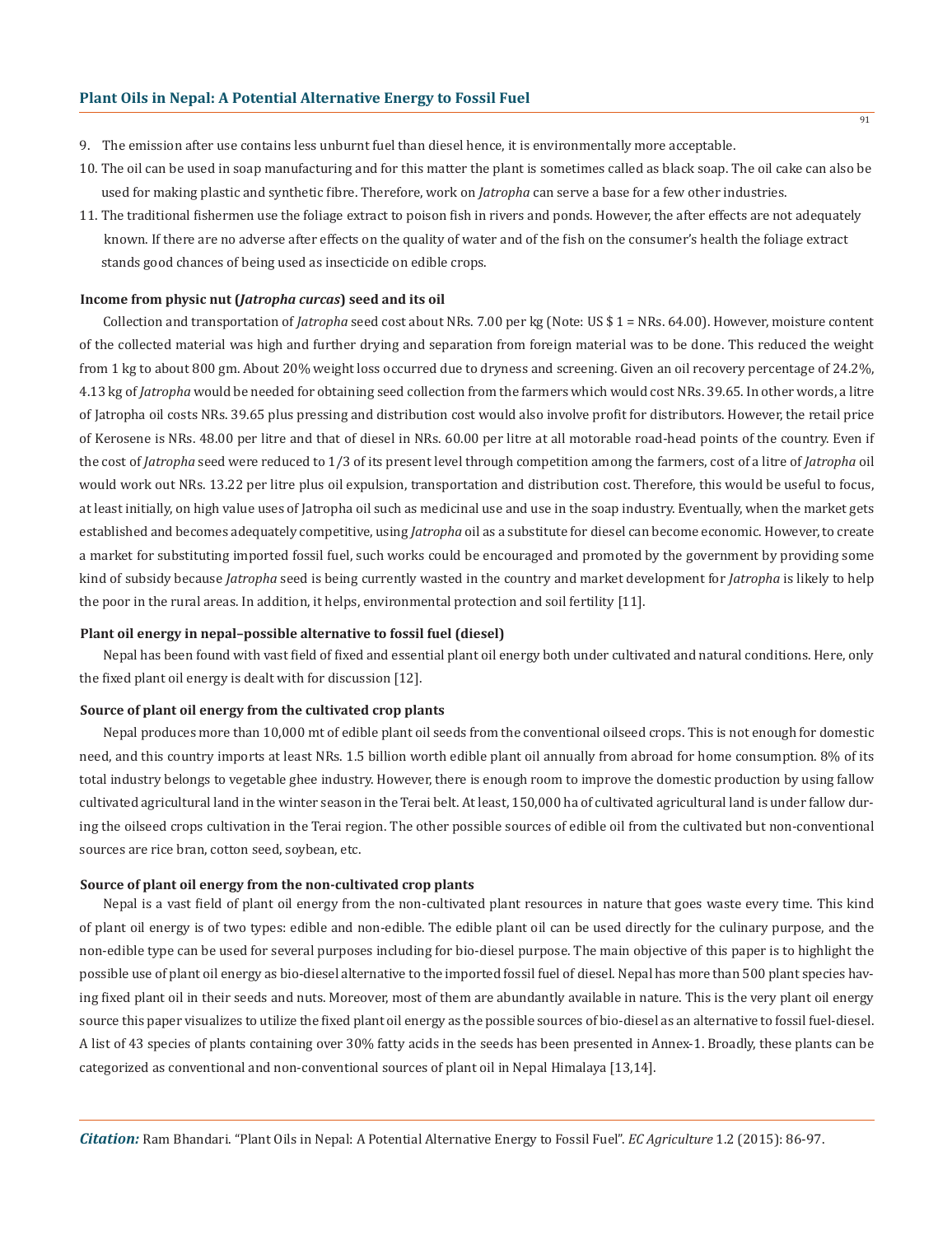## **Bio-fuel (bio-diesel) as an alternative to fossil fuel-diesel**

Bio-diesel is an environmentally sound fuel source which can be used on its own or mixed with regular diesel without any mechanical change in the diesel engine systems. The mixture that is made from 85% plant oil, 15% methanol and 1% from the lye (sodium hydroxide) requires only the same basic chemical processing as soap production. This lack of requirement of expensive high technology combined with Nepal's vast untapped resource of waste plant oil energy make this country as ideal location for Bio-fuel production. Bio-diesel is a rapidly growing industry with now over 300 fuel pumps providing this fuel in Germany and with most of the western world starting up their own bio-diesel facilities. Bio-diesel is biodegradable, cost effective and locally regenerative and renewable, non-toxic, contains no sulphur, and is the least dangerous of any liquid fuel to handle. Test on European and American engines have shown a reduction of carbon monoxide and hydrocarbon emissions of 30% and 60% respectively. Smoke levels are also reduced up to 60% when 10% bio-diesel is added to regular diesel fuel. The smell of the smoke is also much more pleasant than ordinary diesel. Considering the massive change the world is experiencing in weather patterns, which is now generally accepted by the climate experts due to green house pollutants, the most important aspects of this renewable resource may be that it has a positive CO<sub>2</sub> balance. All of the CO<sub>2</sub> dispersed into the air during the combustion was first absorbed by the plants to produce the seeds rather than just neutral CO<sub>2</sub> balance is that plants not only convert CO<sub>2</sub> into seeds and above ground foliage, but also deposited the carbon into the soil through the carbon contained in roots. In the case of hemp plant, which is particularly good for oil fuel production, 30% of its carbon mass is often contained in its structure [2].

Other important advantages of this technology for this poor and fossil fuel importing country are increased self-sufficiency and a secure supply of fuel that is not reliant on roads of foreign influences. Every country would like to have its own source of fuel if only for security reasons. This might have seemed impossible for Nepal but in fact it has all the resources it needs to be energy self-sufficient.

The ability to produce the fuel where is needed without transportation is yet another advantage of Bio- fuel technology. Due to the availability of the "Sundhara Oil Expeller" made in this country, it is possible to make bio-fuel in very remote locations. The "Sundhara Oil Expeller" is designed in such a way that it can be carried by foot, it is of low cost less than US \$ 1000 and can be powered by a diesel engine which can be fueled with the plant oil it produces. The converting of this oil to bio-diesel can also be accomplished in remote areas since it needs little equipments, space and technical know-how.

Bio-diesel should be able to produced in Nepal from around the same price or lower prices regular diesel, however, even if it temporarily costs more this should be offset by the fact that money spent on the fuel would go into the Nepalese economy rather than spent outside. One should understand that all that money is the leading export of most developing countries. The health system would also save money due to a decrease in respiratory illness that would surely result from a switch from the more polluting petroleum based fossil fuels.

## **Positive impacts of plant oils in nepal**

Physic nut (Jatropha curcas) as one of the diesel tree and Castor Oil Plant (Ricinus communis) as one of the Mobil tree are abundantly found in Nepal as cost effective, locally regenerating and fossil fuel substituting plant oil energy is environmentally friendly enough not only from the carbon monoxide and visible smoke point of view, but also from the further plantation point of view due to economic harvest of such oil- bearing seeds and nuts by the resource poor farmers and the poorest of the poor at the farm and village levels creating employment and income generation. Such fixed plant oil from the seeds and nuts of natural plant resources of nontimber forest products will be able to solve the country's problems of multidimensional nature as follows:

1. Employment and income generating aspects will be automatically created at the farm and village levels to alleviate poverty at the grassroots level.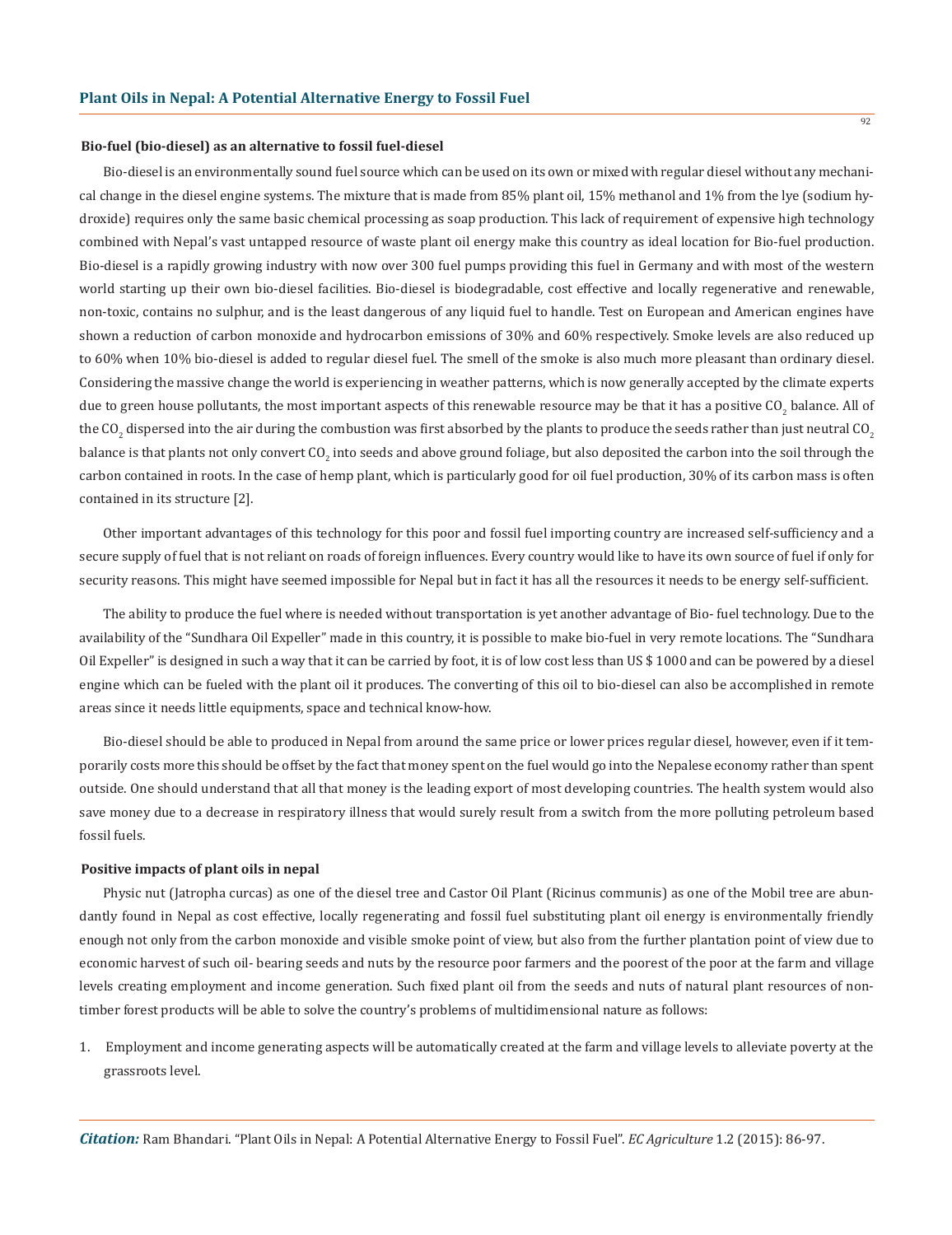- 2. Deforestation will be minimized due to development of cost effective and locally regenerative alternative energy of plant oil at the farm and village levels substitute fuel wood. On the other hand, plantation of such oil-bearing trees and plants by rural people themselves will improve the forestation. As a result, environment will be improved.
- 3. Depletion of soil fertility due to burning of agricultural residues and animal wastes such as cow dung of manuring nature, as a source of fuel wood will be recovered when the plant oil energy will be developed at the farm and village levels.
- 4. National security on diesel energy will appear when bio-diesel will be developed from the plant oil energy development. It is not very far from reality that it only needs the moral support from the government as it is supporting for diesel import from outside.
- 5. Edible plant oil can be regained if the government will provide the moral support for massive commercial production of oilseed crops and processing of seeds and nuts of edible plant oil-bearing nature like butter oil seeds (Butter tree seeds, Prinsepia seeds, etc.)

#### **Field survey**

Every household derived more than 50% income from agriculture. Average land holding per household is 15.88 ropani (0.9 ha). *Jatropha* is planted as live fence by 97% of the respondents and the 155 sampled farmers together have an estimated number of 587 thousands plants. None of the farmers having *Jatropha* collected seed until last year for lack of both day-to-day household use as well as market. They do not know where to sell and no buyer approaches them. However, 25% know that *Jatropha* oil is used for lighting, 20% as a raw material for soap manufacturing and 5% medicinal use. The remaining 50% do not know about its use. 91% respondents reported that *Jatropha* seed collection has conflict with normal farm activities particularly harvesting of paddy and planting of winter crops where as 9% did not see any conflict. This may be due to climate differences in different places. If *Jatropha* activities go ahead 83% farmers feel that will bring changes in farming systems. About 91% said that they would grow *Jatropha* if market were available. All the respondents use firewood for cooking purposes and kerosene for lighting.

## **Laboratory findings**

*Jatropha* seed collection was taken to Development Consultancy Services (DCS) in Butwal and pressed by FAKT machine manufactured in Germany. The oil recovery percent was found to be 24.2%. Samples of *Jatropha* seed and oil cake were sent to Government of Nepal, Food Research Laboratory, Babar Mahal in Kathmandu for chemical analysis. The seed was reported to contain 49.7% fat and the oilcake was reported to contain 10.7% fat both on weight basis. Oilcake was also analyzed for assessing major plant food nutrient. It was found to contain 4.3% nitrogen, 0.42% phosphorous and 0.53% potassium.

## **Demonstration sites**

Field visits in Central and Western Nepal showed that Dumre Bazar of Tanahu and Arya Bhanjyang of Palpa district have considerable number of *Jatropha* from where collection of enough seeds can be easily done. These sites are also using a large number of diesel engines for running rice mills and oil expellers. It is to be noted that the villagers are not collecting large amounts of *Jatropha* seeds and in coming years the collection of *Jatropha* seeds is likely to be far less than availability.

#### **DCS Sundhara oil expeller (SOE) in Nepal [9]**

## **Background**

Development Consultancy Services (DCS) is a joint venture of the United Mission to Nepal and Government of Nepal whose mission is to serve the people of Nepal by developing and promoting technology, which is appropriate in Nepal. In line with the mission, DCS conducts research and development of appropriate technology products promotes and transfers them to Nepali ownership.

Small oil mills are important features of the economy of Nepal. At present more than 1000 units of such oil mills are running in Nepal. Most of them are imported from India. They are heavy in weight (about 1000 kg), which makes difficult to transport to the installation sites. Moreover, their energy consumption is high (8 kW) which cause high operational cost. Other outstanding problem of it is quality spare parts.

*Citation:* Ram Bhandari. "Plant Oils in Nepal: A Potential Alternative Energy to Fossil Fuel". *EC Agriculture* 1.2 (2015): 86-97.

**93**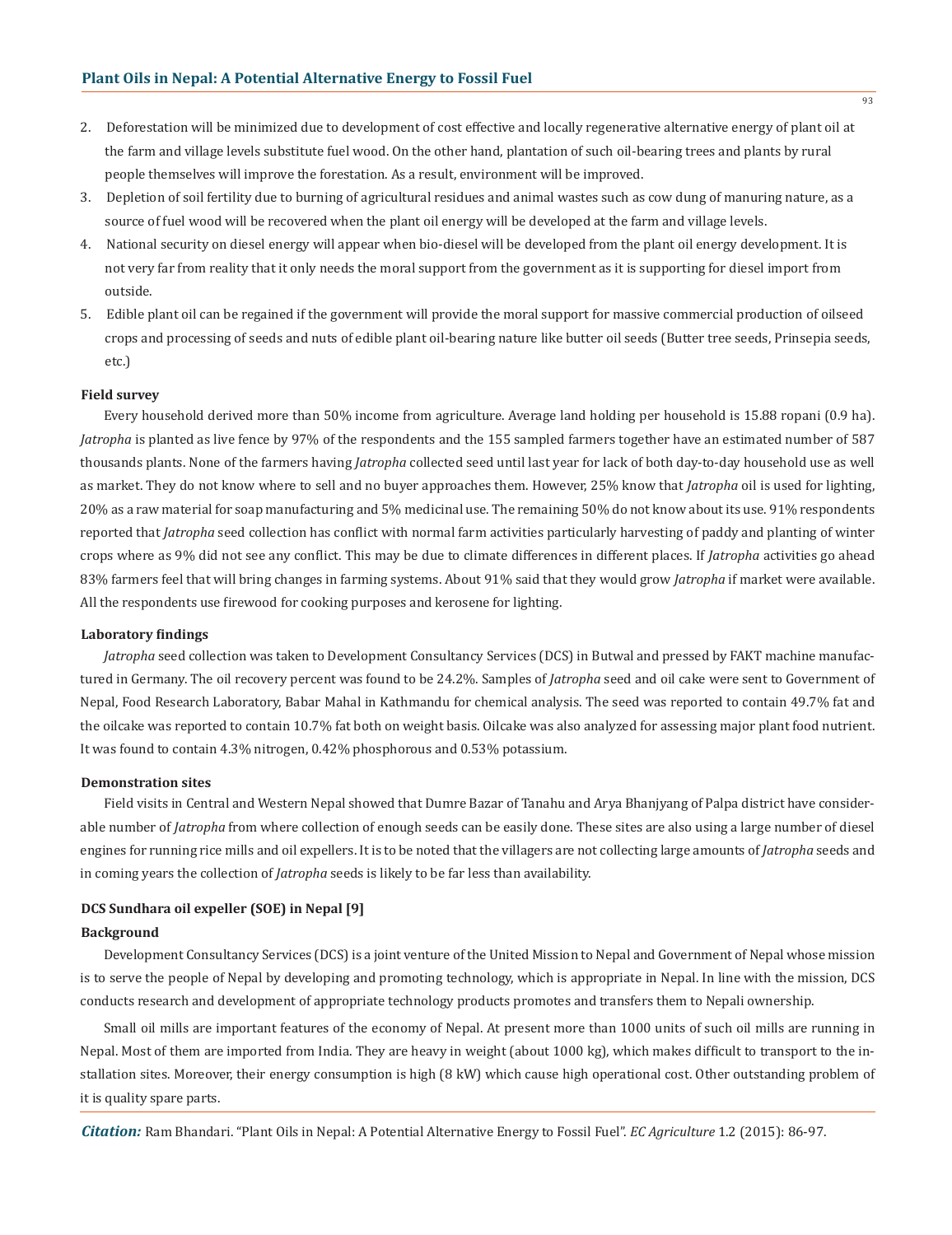Keeping these facts on consideration, DCS with technical assistance of FAKT (a German consulting firm) and Tinytech Ltd./Rajkot, India, have modified the heavy weight expeller to energy efficient and lightweight oil expeller named SUNDHARA, meaning Golden Stream. The recent version of the Sundhara Oil Expeller is 3.4.

# **Salient feature of sundhara oil expeller**

- a. Specially designed for mid and high hills.
- b. All steel parts.
- c. Little noise.
- d. Minimal wear and tear.
- e. Ease in operation and maintenance.
- f. Can expel range of oilseeds.
- g. Requires small areas to install.
- h. Thin oilcake is obtained.
- i. Body made of sheet metal.
- j. Chain drive instead of heavy gears with perfect protection from dirt and dust.
- k. Very low weight compared to locally available expellers.

## **Technical specification of SOE**

| Overall weight            | $: 265 \text{ kg}$                           |
|---------------------------|----------------------------------------------|
| Chamber size              | : L = 416 mm and $\varphi$ = 100 mm          |
| Cage bar size             | $: 19X6X200$ mm                              |
| Screw/worms               | : Special design of 40, 30 and 20 mm pitches |
| Average throughput        | : 30 kg rapeseed per hour                    |
| Average power requirement | $:3$ kW                                      |
| <b>Screw RPM</b>          | :36                                          |
| Residual oil              | $: 8 - 11\%$                                 |
| Passed required           | $: 2 - 3$                                    |
| Overall dimension         | $: 80 \times 110 \times 120$ cm <sup>3</sup> |
|                           |                                              |

## **Economic calculation**

| On the following conditions. |      |
|------------------------------|------|
| Per day working hours        | : 8  |
| Per month working days       | : 24 |
| Throughput, kg/hour          | :30  |
| Manpower requirement         | : 1  |
| Operated by electric motor   |      |

## **Existing rate**

Current expelling charge for seed, NRs./kg : 1.6

# **Results and Discussion**

| Calculated cost for use: NRs./hour  | : 33.93 |
|-------------------------------------|---------|
| Calculated expelling cost, NRs./kg  | : 0.94  |
| Profit with the existing conditions |         |
| Profit, NRs./Kg                     | : 0.66  |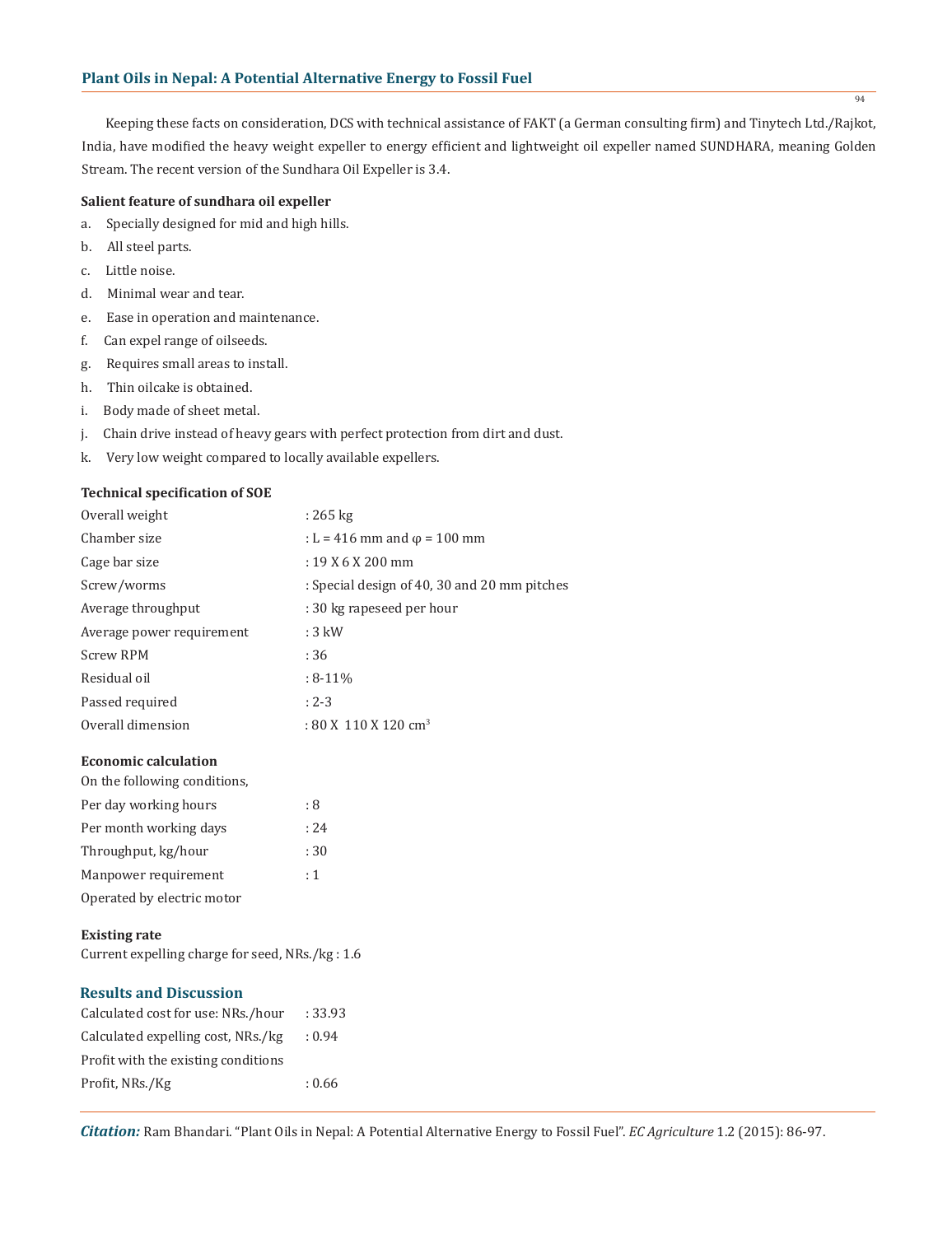The calculation is for a mill, which operates on custom milling. It shows that a miller can earn an income of NRs. Four thousand five hundred and forty five plus salary of the man every month if he runs one SOE operating for customers only. If the SOE is run by a water turbine, the profit will be increased by 25 percent.

## **Deliverable**

The availability of the technology is one of the important aspects for overall development of the country. Oilseed production data of the country shows that the requirement of the country is expeller having a capacity of 30 kg of oilseed per hour, which can be run economically in our rural areas throughout year. DCS has started production of SOE on order basis. DCS has already installed 4 SOE's in Nepal and One in Bhutan and in near future, 6 additional mills are installing in Nepal and exporting 4 to Mali, Africa, and one to the Philippines. DCS not only provides the machines, but provides technology for expelling different oilseeds as well. It gives operational, repair and maintenance training to the entrepreneurs. It helps the entrepreneur to promote their business showing economic importance of other oilseed rather than rape/mustard seed. DCS is committed for after sale service. It gives guarantee for the machines and also reaches to the entrepreneur's home whenever requested besides their regular spare parts of the Sundhara Oil Expeller.

#### **Recommendations For Sustainable Green Energy Development In Nepal**

## **Recommendation for Further Work on** *Jatropha curcas* **in Nepal**

- 1. To begin the work on *Jatropha*, collection of the seeds has to be done during the months of October-November when the fruits mature. Delay in seed collection would result in a delay by a year in demonstration.
- 2. Data on the share of income of the farmers from various sources in such a way that allows assessing the contribution of *Jatropha* is to be collected before or right after beginning the project.
- 3. Base line data on the source and extent of fuel wood use, fertilizer use and in-situ use of leaves as green manure would be helpful in the future evaluation of the project.
- 4. Data on the share of labour days use, at present, in different farm activities would be helpful to assess the impact of *Jatropha* oil project on employment.
- 5. Available quantity of seed of other promising oil plants in different locations can help in future.
- 6. Sundhara Oil Expeller is suitable for the country like Nepal.
- 7. Commercial production of the seeds and nuts is possible.
- 8. Reliable processing tool is available within the country.
- 9. Light and efficient diesel engine can be imported easily.

# **Recommendations for further work on plant oil energy development in Nepal**

## **Pilot project on demonstration of commercial production of plant oil energy**

The Government should help financially the active NGOs and financial institutions working in the field of alternative energy developments at the farm and village levels in demonstrating a pilot project on commercial production of plant oil energy which will be commercially and economically viable, and which will be substitute/alternative to the firewood, agricultural residues and animal wastes of manuring nature and imported underground fossil fuel like petrol, diesel, and kerosene oil.

#### **Government subsidy program on commercial production of plant oil energy**

Private companies and individual entrepreneurs willing to promote commercially plant oil energy in the country should be encouraged through government subsidy in different components of commercial production of plant oil energy like commercial cultivation of plant oil energy yielding trees and plants, manufacture of "SUNDHARA OIL EXPELLER" at commercial scale purchase of this expeller and related aspects.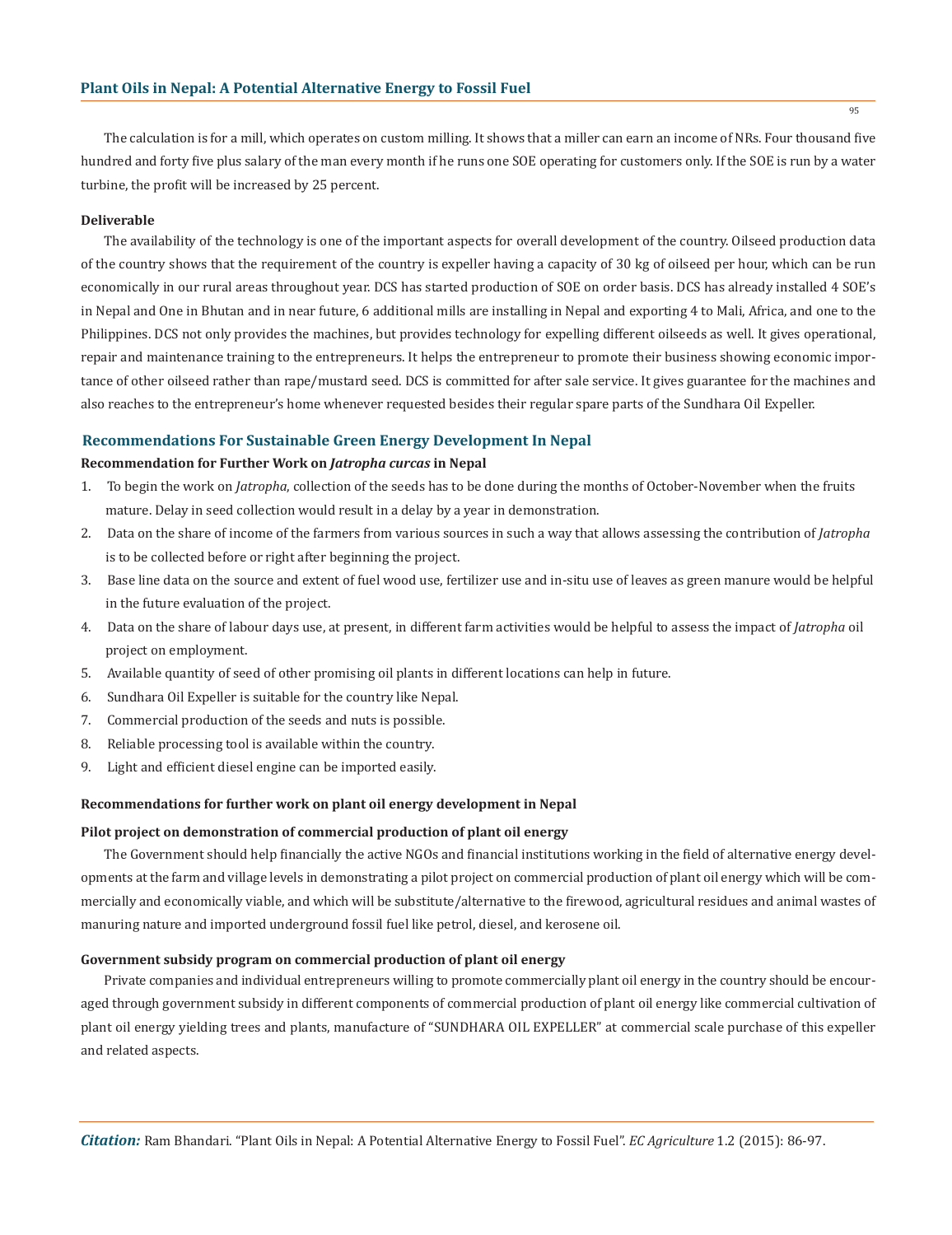#### **Awareness creating programme on plant oil energy development**

The Government should help the related organizations, NGOs, and communication mass medias in creating program on plant oil energy development as cost effective, locally regenerative, environmentally friendly and sustainable alternate energy substitute/ supplement to firewood, agricultural residues and animal wastes of manuring nature and imported fossil fuel. Tele serial film production on plan t oil energy development in the country and its show through television network, and other communication media should be developed with the help of the government.

## **Strengthening further research on plant oil energy development in Nepal**

The Government and international NGOs should encourage local NGOs, private organizations and individuals to conduct further effective research on plant oil energy development and its use in Nepal.

#### **Promotion of agro forestry for sustainable green energy development in Nepal**

Agro forestry is a sustainable management system for land that increases total production combines agricultural crops, tree crops and forest plants and/or animals simultaneously or sequentially, applies management practices that are compatible with the cultural patterns of the local population. It is estimated that 10,000 square kilometre of area in Dolpa and Mustang Districts were devoid of sufficient vegetation indicating the "Desertification" process which is now extending in other areas (NPC, 1982). Such a process of desertification will eventually lead this Himalayan country to unexpected Himalayan desert-a new negative phenomenon created by human activities. The most important way to improve the degraded situation of energy supply and deforestation in rural areas of Nepal Himalaya is by developing agro forestry systems and technologies on the farmlands of individual farm households, especially in the mid and high hill farming systems with "green energy" plants of Nepal Himalaya. In the Terai region, development of agricultural residues of non-farming nature would be useful. Agro forestry provides not only sources of timber, fuel wood and fodder but also important sources of non-timber forest products (NTFPs) for employment and income generation to alleviate poverty, promote biodiversity conservation and sustainable green energy development through least intervention in the natural reserve of forest, and environmental improvement in Nepal [15].

#### **Conclusion**

Collection and transportation of plant oil including *Jatropha* as a substitute for diesel can become economic. However, to create a market for substituting imported fossil fuel, such works could be encouraged and promoted by the government by providing some kind of subsidy because *Jatropha* seed is being currently wasted in the country and market development for *Jatropha* is likely to help the poor in the rural areas. In addition, it helps environmental protection and soil fertility.

One of the future fields for research and development in plant oil energy production and utilization is processing of the crude plant oil in different forms. Nepal needs to introduce this technology and abroad for refining plant oil in different forms. The author is not familiar with the existing plant oil refinery systems in the country. However, the author is very interested to help this Himalayan region in developing a cost effective, locally renewable, environmentally friendly and sustainable alternative plant oil energy as an alternative to fossil fuel, firewood, agricultural residues and animal wastes of manuring nature which is the major cause of deforestation and low agricultural productivity in Nepal and other similar developing countries. Plant oil energy will be the Future Aboveground Petrol Mining to substitute the fossil fuel to maintain and continue today's total transportation system in the world in a very sustainable way even after 2050 s. Let us build this world with the Green Energy with the theme-Safe and Sustainable Energy for the 21<sup>st</sup> Century".

# **Acknowledgement**

Dr. Bhisma P. Subedi, Executive Director of Asia Network for Sustainable Agriculture and Bio-resources (ANSAB), is highly acknowledged and appreciated for providing financial support for this study.